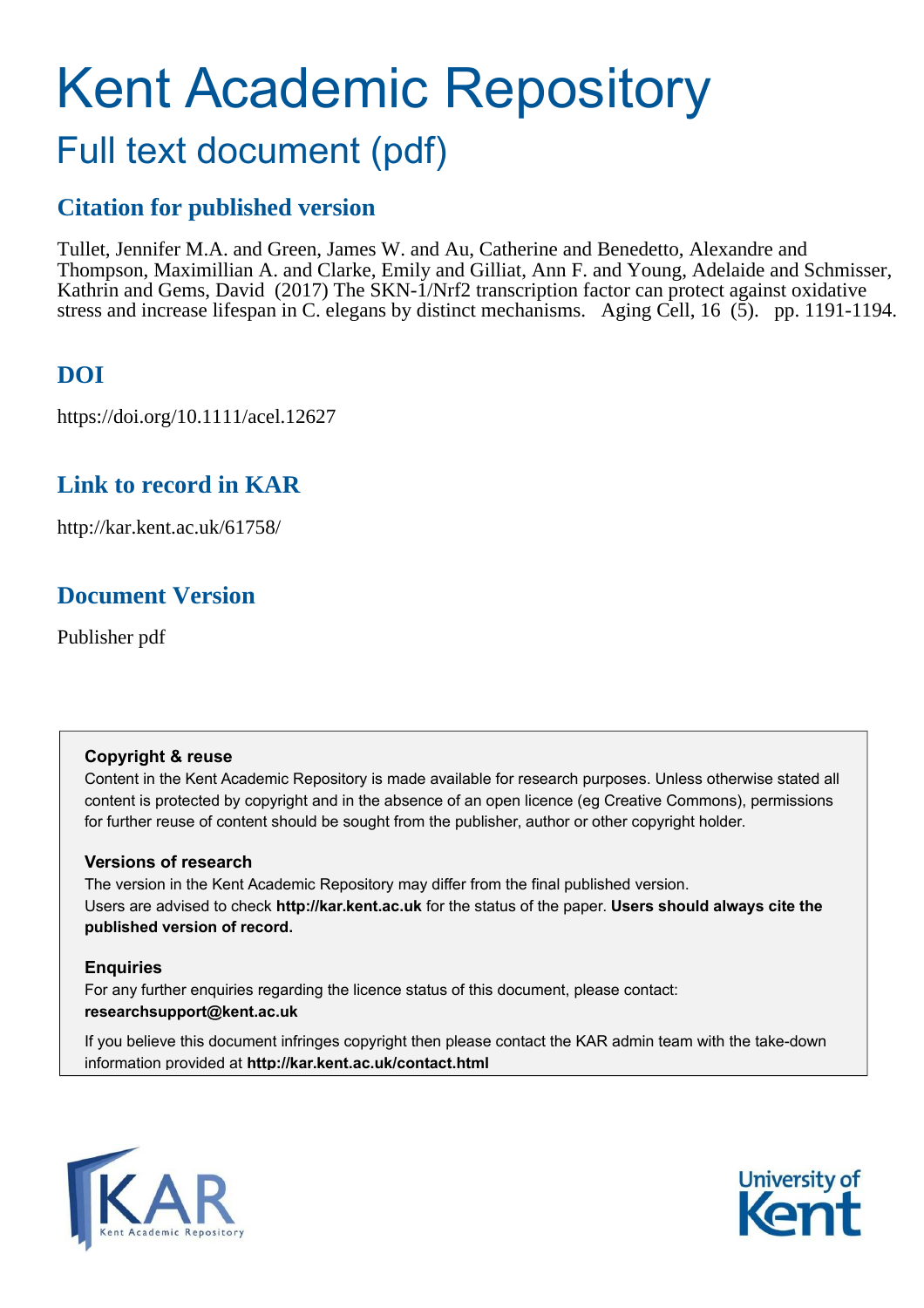## The SKN-1/Nrf2 transcription factor can protect against oxidative stress and increase lifespan in C. elegans by distinct mechanisms

Jennifer M.A. Tullet,  $1,2$  James W. Green, <sup>1</sup> Catherine Au, <sup>2</sup> Alexandre Benedetto,<sup>3</sup> Maximillian A. Thompson,<sup>1</sup> Emily Clark,<sup>2</sup> Ann F. Gilliat,<sup>2</sup> Adelaide Young,<sup>2</sup> Kathrin Schmeisser<sup>2</sup> and David Gems<sup>2</sup>

<sup>1</sup>School of Biosciences, University of Kent, Canterbury, Kent CT2 7NZ, UK <sup>2</sup>Institute of Healthy Ageing, Department of Genetics, Evolution and Environment, University College London, Gower Street, London WC1E 6BT, UK <sup>3</sup> Faculty of Health and Medicine, Lancaster University, Lancaster LA1 4YG, UK

#### Summary

In C. elegans, the skn-1 gene encodes a transcription factor that resembles mammalian Nrf2 and activates a detoxification response. skn-1 promotes resistance to oxidative stress (Oxr) and also increases lifespan, and it has been suggested that the former causes the latter, consistent with the theory that oxidative damage causes aging. Here, we report that effects of SKN-1 on Oxr and longevity can be dissociated. We also establish that skn-1 expression can be activated by the DAF-16/FoxO transcription factor, another central regulator of growth, metabolism, and aging. Notably, skn-1 is required for Oxr but not increased lifespan resulting from over-expression of DAF-16; concomitantly, DAF-16 over-expression rescues the short lifespan of skn-1 mutants but not their hypersensitivity to oxidative stress. These results suggest that SKN-1 promotes longevity by a mechanism other than protection against oxidative damage. Key words: aging; C. elegans; oxidative stress; transcription regulation.

#### Introduction, Results, Discussion

SKN-1 is the *C. elegans* functional ortholog of the mammalian Nrf transcription factors. It protects against stress such that deletion or overexpression of *skn-1* results in animals that are hypersensitive or resistant, respectively, to stress (Blackwell *et al.*, 2015). *skn-1* also protects against aging: loss of *skn-1* shortens lifespan and *skn-1* over-expression or gainof-function usually increases lifespan (Blackwell *et al.*, 2015; Tang & Choe, 2015). As stress resistance and increased lifespan (Age) are often correlated, one possibility is that protection against stress causes longer life (Ristow & Schmeisser, 2011).

Correlated stress resistance and longevity is also observed in worms with reduced insulin/IGF-1 signaling (rIIS), dependent upon the transcription factor DAF-16/FoxO (Kenyon, 2010). Results from combined

Correspondence

pd

*Jennifer M.A. Tullet, School of Biosciences, University of Kent, Canterbury, Kent, CT2 7NZ, UK. Tel.: +44 1227 728221*; *e-mail: j.m.a.tullet@kent.ac.uk*

Accepted for publication *7 May 2017*

mRNA and chromatin profiling suggest that DAF-16 acts as a central regulator within a gene network (Schuster *et al.*, 2010; Tullet, 2014). Notably, although these predicted direct DAF-16 targets include few effectors of stress resistance, one of them is *skn-1* (Schuster *et al.*, 2010). Like *daf-16*, *skn-1* contributes to rIIS Age and stress resistance (Blackwell *et al.*, 2015).

This raises the possibility that activation of *skn-1* expression by DAF-16 promotes stress resistance and, consequently, increased lifespan.

If *skn-1* expression is activated by DAF-16, then SKN-1 could mediate the phenotypic effects of DAF-16 activation. *daf-16* over-expression (oe) using *zIs356*, a multicopy transgene array, increases resistance to stress (Henderson & Johnson, 2001) and extends lifespan (Qi *et al.*, 2012). We therefore assessed whether SKN-1 is required for *daf-16(oe)* stress resistance and Age. First, we used *zIs356* to compare the resistance of *daf-16(oe)* and *daf-16(oe); skn-1(zu135)* worms to oxidative stress. *daf-16(oe)* animals proved to be resistant to *tert*-butyl hydroperoxide (*t*-BOOH) and sodium arsenite, and this resistance was dependent on *skn-1* (Fig. 1A and 1B). Similar results were also obtained with respect to paraquat resistance, although here *skn-1* only partially suppressed the resistance of *daf-16(oe)* (Fig. 1C). However, SKN-1 was dispensable for *daf-16(oe)* resistance to heat (Fig. S1). Thus, *daf-16(oe)* wholly or partially requires SKN-1 to promote Oxr but not thermotolerance.

Next we tested whether SKN-1 was required for *daf-16(oe)* Age. *skn-1(zu135)* alone reduced lifespan but, strikingly, not in *daf-16(oe)* animals (3 trials; Fig. 1D, Table S1). Thus, the effects of *skn-1* on *daf-16(oe)* Age and Oxr are separable. It is striking here that the life-shortening effects of *skn-1* are suppressed by *daf-16(oe)*, even though the worms remain sensitive to oxidative stress. This indicates that the life-shortening effect of loss of function of *skn-1* is not due to the concomitant increase in sensitivity to oxidative stress.

We then sought to verify this unexpected conclusion using *skn-1 (RNAi)*, and *daf-16(oe)* achieved by three means: *zIs356*, *muEx176* (*Pdaf-16::daf-16a::gfp*) or *muEx227* (*Pges-1::daf-16a::gfp,* intestine-limited over-expression) (Libina *et al.*, 2003; Alic *et al.*, 2014). In most trials, *skn-1(RNAi)* either did not reduce *daf-16(oe)* Age (4/7 trials), or it reduced lifespan to a similar extent in N2 and *daf-16(oe)* populations (2/ 7 trials; *P* = 0.46, 0.88; Cox proportional hazard analysis [CPHA]) (Fig. 1E–G, Table S1). In only one trial did *skn-1(RNAi)* reduce lifespan marginally more in the  $daf-16(oe)$  populations ( $P = 0.04$ , CPHA). By contrast, *skn-1(RNAi)* significantly reduced N2 lifespan in all trials (Table S1). Thus, in all RNAi trials, *daf-16(oe)* either fully or partially suppressed the short lifespan resulting from *skn-1* RNAi, consistent with results with *skn-1(zu135)*.

Effects of *daf-16(oe)* on aging can be masked by premature death associated with *daf-16(oe)*-induced germline hyperplasia, but treatment with an inhibitor of DNA replication 5-fluoro-2-deoxyuridine (FUDR) prevents this, unmasking the effect of *daf-16(oe)* on lifespan (Qi *et al.*, 2012). One possibility is that *skn-1* does not suppress *daf-16(oe)* longevity because it also rescues the *daf-16(oe)* germline abnormality. However, *skn-1* did not alter the frequency of germ cells outside the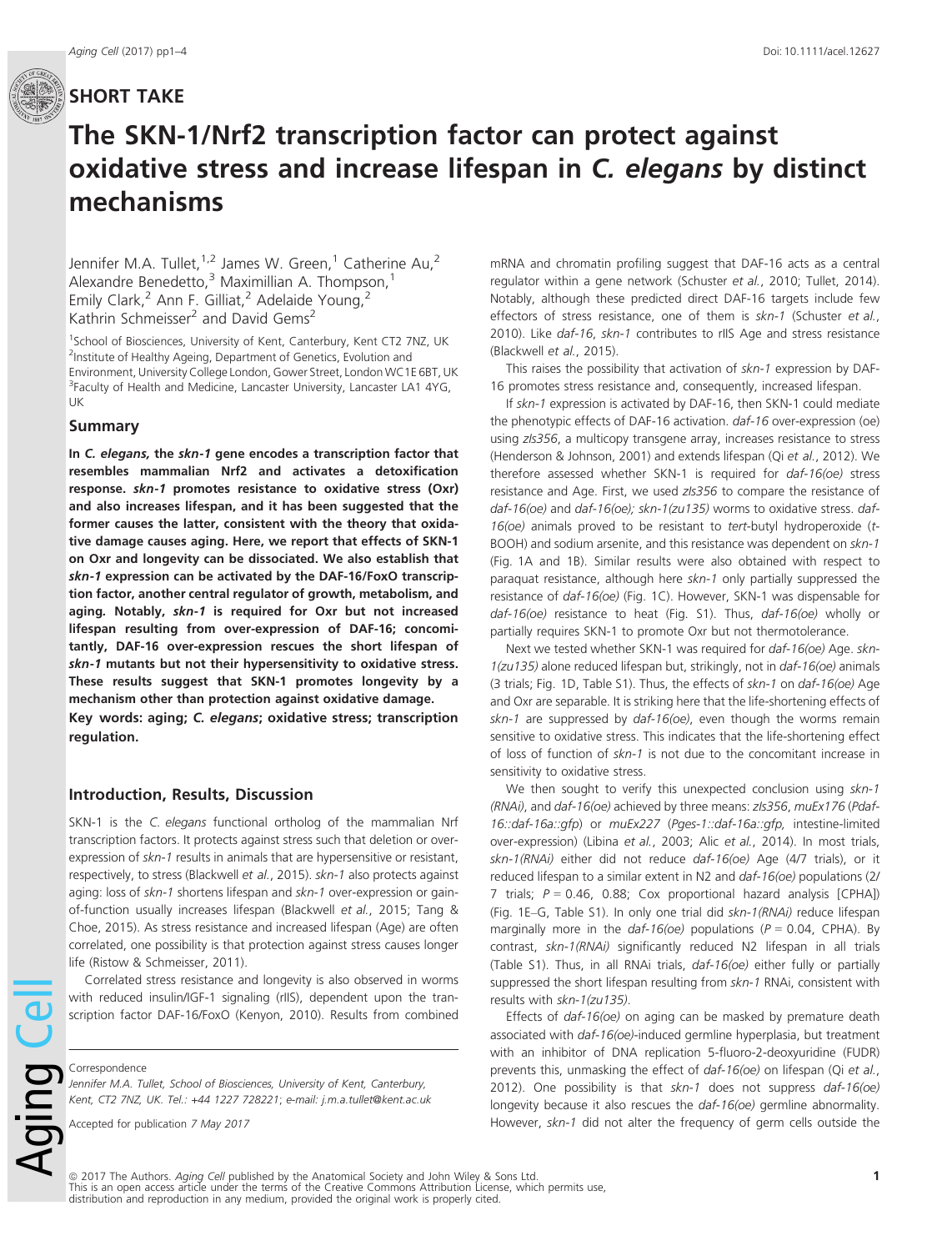

Fig. 1 SKN-1 is required for *daf-16(oe)* Oxr but not Age. (A–C) *skn-1* is required for *daf-16(oe)* Oxr. One representative trial shown in each case. (A) 5 m<sup>M</sup> *t*-BOOH. *daf-16 (oe)* increases survival by +14.1%, *P* < 0.0001 (log rank test; combined data from 3 trials). (B) 2.5 m<sup>M</sup> sodium arsenite. *daf-16(oe)* increases survival by +34.1%, *P* < 0.0001 (log rank test; representative data from 2 trials). (C) 100 m<sup>M</sup> Paraquat. *daf-16(oe)* increases survival by +34.2%, *P* < 0.0001 (log rank test; combined data from 3 trials). (D) *daf-16(oe)* (*zIs356*) Age does not require SKN-1 (trial 1 in Table S1). (E,F) *daf-16(oe)* Age is not suppressed by *skn-1* RNAi (both trial 1 in Table S1). (G) Age resulting from intestine-specific *daf-16(oe)* is not suppressed by *skn-1* RNAi (trial 1 in Table S1). Assays performed at 20 °C with 40 μM (D) or 80 μM FUDR (E–G).

basal gonad membrane (Fig. S2) arguing against this. Another possibility is that *skn-1* does not reduce *daf-16(oe)* lifespan because FUDR suppresses effects of *skn-1* on lifespan. However, the short lifespan on FUDR of three different *skn-1* mutants argues against this (Fig. S3A, Table S1).

It is notable that in *daf-2* mutants, where DAF-16 is activated, longevity is *skn-1* dependent, but in *daf-2*(+)*; daf-16(oe)* worms it is not. This could imply that *daf-16(oe)* Age is only SKN-1 dependent given rIIS. To test this, we compared the life spans of *daf-16(oe)* and *daf-16(oe); skn-1* worms subjected to *daf-2* RNAi. As expected, *daf-2* RNAi greatly extended the lifespan of WT worms and this was partially suppressed by *skn-1* (*P* < 0.0001) (Tullet *et al.*, 2008). *daf-2* RNAi also increased the lifespan of *daf-16(oe)* worms but notably this was not suppressed by *skn-1* (Fig. S3B, Table S1). Unexpectedly, *daf-16(oe)* reduced the lifespan of worms subjected to *daf-2* RNAi (*P* < 0.0001 in each of 2 trials) (Fig. S3B, Table S1), perhaps reflecting excessive DAF-16 activity. In summary, it is not the case that longevity induced by increased DAF-16 activity is only SKN-1 dependent given rIIS. Moreover, *daf-16(oe)* suppresses the SKN-1 dependence of rIIS longevity.

A long-standing theory in the aging field is that aging is caused by accumulated oxidative damage, but some *C. elegans* studies have argued against this (reviewed in Gems & Partridge, 2013). However, SKN-1 not only promotes longevity but also resistance to pro-oxidants. If protection against molecular damage promotes *daf-16(oe)* Age, then our lifespan results could be explained by *daf-16(oe)* compensating for loss of *skn-1* by inducing other antioxidant defences. If correct, this predicts that elevation of protein oxidation levels in *skn-1* mutants should be suppressed by *daf-16(oe)*. We tested this by measuring protein carbonyl levels in worm protein extracts. Although results were variable, there was a trend toward *skn-1* worms having increased levels of protein oxidation compared to wild-type (WT), as seen previously (Rea *et al.*, 2007); this was also seen in *daf-16(oe)* animals (Fig. S4), which is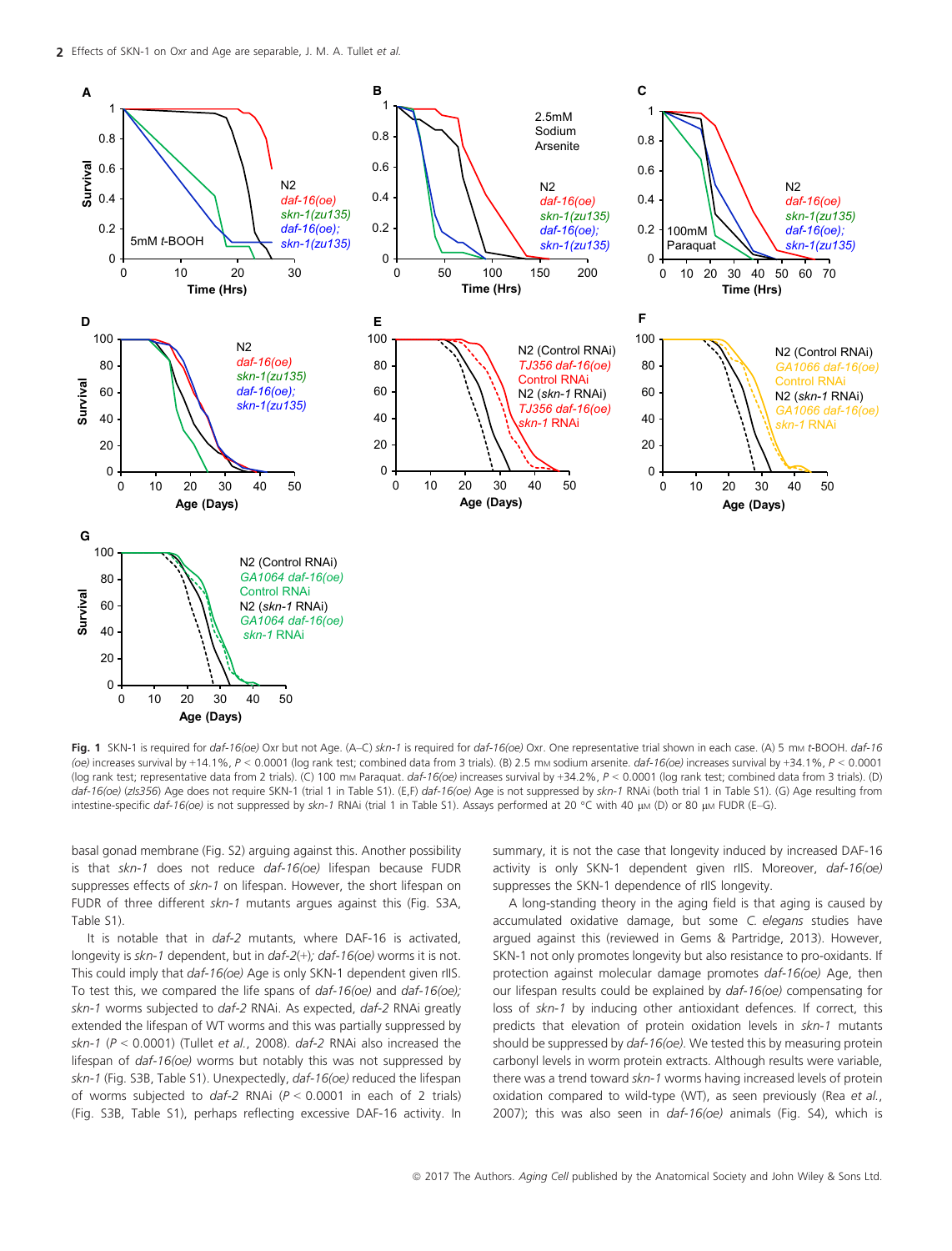consistent with a previous study (Cabreiro *et al.*, 2011). The latter trend was not worsened by *skn-1(zu135)*, but lessened (Fig. S4). Similar results were also observed in trials using *skn-1* RNAi (Fig. S4). Thus, *daf-16(oe)* does not reduce overall levels of protein oxidation in *skn-1* mutants.

We had previously identified *skn-1* as potentially bound and transcriptionally activated by DAF-16 (Schuster *et al.*, 2010). To test this further, we verified binding of DAF-16 to the *skn-1* promoter, comparing *daf-2* and *daf-16; daf-2* adults using chromatin immunoprecipitation (ChIP) and PCR. Our previous chromatin profiles suggested two DAF-16 binding sites at the *skn-1* locus (Fig. 2A). Re-examining this confirmed DAF-16 binding to the *skn-1b/c* promoter (Fig. 2B).

mRNA profile data (microarrays) showed a 2.4-fold increase in *skn-1* mRNA (*q* = 0.09) in *glp-4(bn2); daf-2(m577)* relative to *daf-16(mgDf50) glp-4; daf-2* in young adult hermaphrodites (McElwee *et al.*, 2007). However, comparison of *skn-1* mRNA levels in *daf-2(e1370) vs daf-16; daf-2* animals using RT–QPCR did not confirm this (Fig. S5A). As an additional test of DAF-16 regulation of *skn-1* expression, we created transgenic worm lines containing a *Pskn-1b/c::gfp* transcriptional reporter and crossed them into *daf-2(e1370)* and *daf-16; daf-2* backgrounds. In a WT genetic background *Pskn-1b/c::GFP* was expressed in mesendodermal tissues (Fig. S5B), consistent with the established role of SKN-1 in development (Blackwell *et al.*, 2015) and was broadly similar at all developmental stages. *daf-2(e1370)* increased expression from this reporter (*gfp* mRNA levels), dependent upon *daf-16* (Fig. 2C) consistent with direct activation of the *skn-1b/c* promoter by DAF-16. GFP fluorescence was not changed by rIIS (Fig. S5C), but this could reflect the global reduction of protein synthesis caused by *daf-2 (e1370)* (Depuydt *et al.*, 2013).

To understand these results, we reasoned that *skn-1* may possess a latent capacity to be up-regulated by DAF-16 that becomes detectable using the *skn-1::GFP* transgene array. This could reflect the increased gene copy number in the array and/or greater stability of *gfp* mRNA (Fig. 2C). Consistent with this interpretation, we detected an increase in *skn-1* mRNA levels in *daf-16(oe)* worms relative to WT using RT–PCR (Fig. 2D). Together, these results suggest that by virtue of its DAF-16 binding site (Schuster *et al.*, 2010) *skn-1* has the capacity to be upregulated by DAF-16 via binding to the *skn-1b/c* promoter. However, this capacity remains latent in some contexts in which DAF-16 activity is increased, and it is possible that it is only manifested under artificial conditions such as *daf-16* over-expression.

AMP-activated protein kinase (AMPK) is, like SKN-1, required for *daf-2* longevity and, like *skn-1*, it is directly up-regulated by DAF-16 (Tullet, 2014). AMPK also acts upstream of DAF-16 (Greer *et al.*, 2007). We therefore wondered whether *daf-16(oe)* Age might also be AMPK independent. Mutation of the AMPK a subunit gene *aak-2* fully suppresses *daf-2* longevity (Apfeld *et al.*, 2004). However, *aak-2* did not suppress *daf-16(oe)* Age (Fig. S3C). That neither SKN-1 nor AMPK are required for *daf-16(oe)* Age could imply that DAF-16 effectors that



Fig. 2 *Pskn-1b/c* has the capacity for transcriptional activation by DAF-16/FoxO. (A) Schematic representation of the *skn-1* locus. This shows the location of putative DAF-16 binding sites identified by DamID (Schuster *et al.*, 2010) and ChIP Seq (Niu *et al.*, 2011), and of ChIP PCR primers. (B) DAF-16 binds to *Pskn-1b/c* but not *Pskn-1b*. A DAF-16 specific antibody (Santa Cruz) was used for ChIP. The horizontal dotted line indicates % input from a region 5' of *Pskn-1b/c* not predicted to bind DAF-16 (Schuster et al., 2010). One representative experiment (of three) is shown which contained 3 IP replicates from the same chromatin preparation (mean - SD). (C) *daf-16*-dependent increase in gfp mRNA levels in Pskn-1b/c::gfp daf-2 animals. \*P < 0.05, mean  $\pm$  SD, 3 independent trials. Prior to transgene expression analysis animals were maintained at 15 °C until the L4 stage and then shifted to 25 °C for 24 h. (D) skn-1 mRNA level is increased by daf-16(oe) (zls356). \*P < 0.05, mean  $\pm$  SD, 3 independent trials. (E) Scheme showing the DAF-16/SKN-1 portion of the DAF-16 gene-regulatory network, based on the *daf-16(oe)* context where SKN-1 promotes Oxr but not Age. Dashed arrow denotes context dependent capacity for transcriptional activation from *Pskn-1b/c* by DAF-16*.* Refer to supplement for methods to these and subsequent experiments.